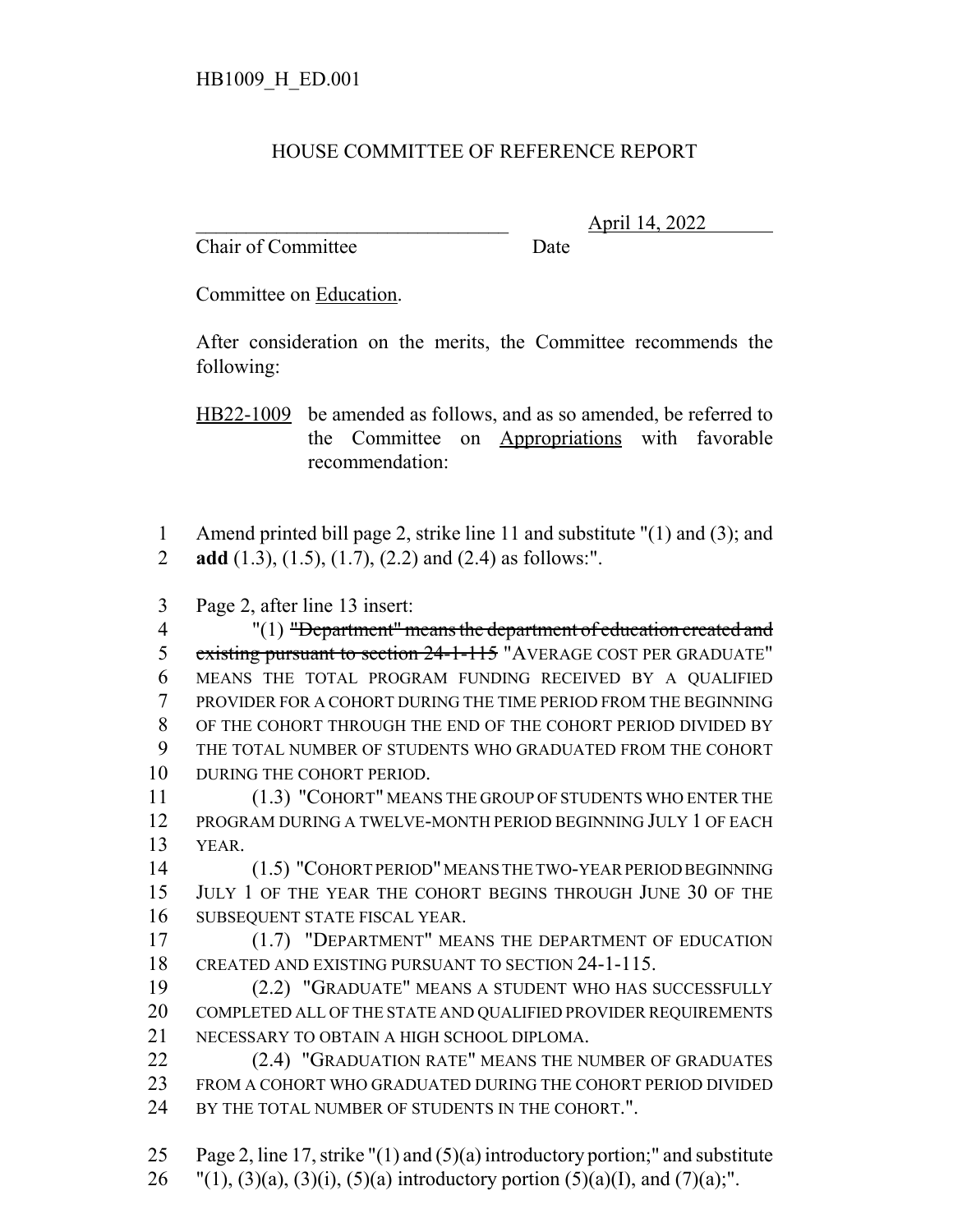Page 2, after line 24 insert:

"(3) The criteria necessary to be a qualified provider includes:

3 (a) Experience providing dropout recovery services; as provided 4 in section  $22 - 10.3 - 102$  (4);

 (i) The ability to provide preparation for industry-recognized credentials OR CREDENTIALS THAT ALIGN WITH THE CAREER DEVELOPMENT SUCCESS PROGRAM'S QUALIFIED PROGRAM LIST PUBLISHED BY THE WORK FORCE DEVELOPMENT COUNCIL PURSUANT TO SECTION 9 22-54-138 (3)(a);".

Page 3, after line 4 insert:

11 "(I) Two hundred fifty FIVE HUNDRED dollars for completion of 12 each half-credit; CREDIT, WHICH MAY INCLUDE COMPLETION OF TWO HALF-CREDITS;".

Page 3, after line 13 insert:

 "(7) (a) (I) The department shall review data from each qualified provider to ensure the programs offered by each qualified provider are meeting minimum program performance standards, including, FOR EACH COHORT THAT BEGINS ON OR AFTER JULY 1,2022, a minimum fifty percent 19 high school AVERAGE graduation rate from the qualified provider's 20 programs, calculated one year in arrears AND AN AVERAGE COST PER GRADUATE OF NO MORE THAN SEVEN THOUSAND DOLLARS.

22 (II) For purposes of subsection  $(7)(a)(I)$  of this section: ON JULY 1, 2022, AND ON JULY 1 OF EACH YEAR THEREAFTER, THE DEPARTMENT SHALL ADJUST THE AMOUNT OF THE MAXIMUM AVERAGE COST PER 25 GRADUATE DESCRIBED IN SUBSECTION  $(7)(a)(I)$  OF THIS SECTION IN ACCORDANCE WITH THE CORRESPONDING PERCENTAGE CHANGE IN THE DENVER-AURORA-LAKEWOOD CONSUMER PRICE INDEX, OR ITS APPLICABLE SUCCESSOR INDEX, PUBLISHED BY THE UNITED STATES DEPARTMENT OF LABOR BUREAU OF LABOR STATISTICS.THE DEPARTMENT SHALL PUBLISH THE ADJUSTED AMOUNT ON ITS WEBSITE NO LATER THAN JULY 15 OF EACH YEAR. FOR EACH COHORT, THE APPLICABLE MAXIMUM AVERAGE COST PER GRADUATE IS THE AMOUNT IN EFFECT AT THE END OF THE COHORT PERIOD.

 $(4)$  The high school graduation rate for a qualified provider is determined by dividing the total number of high school graduates for the cohort year by the total number of all students for the cohort year for which the qualified provider has received payments; and

38 (B) The qualified provider's cost per graduate is not more than seven thousand dollars, determined by dividing the total payments 40 received by the qualified provider for the cohort year divided by the total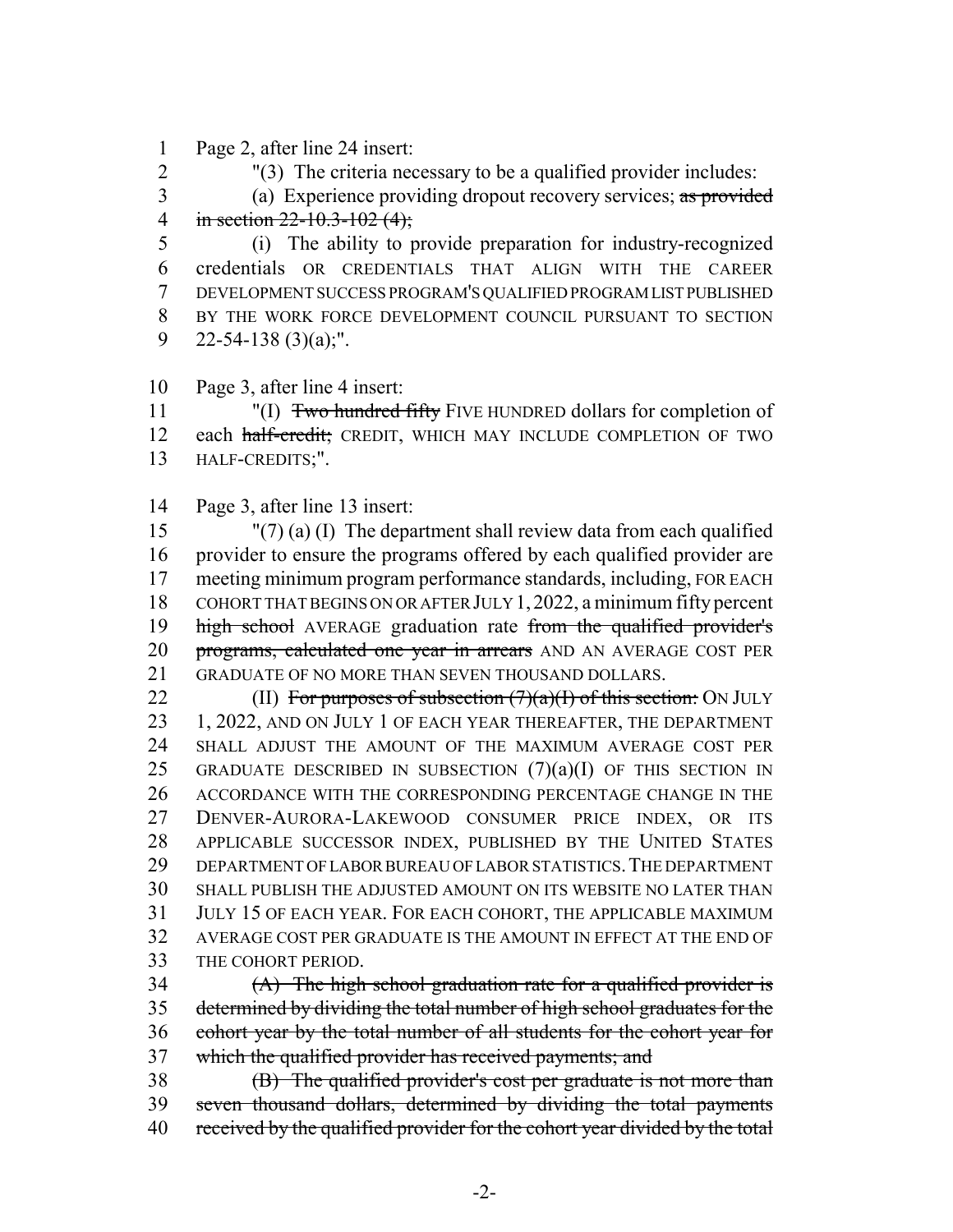## 1 number of students earning a high school diploma.".

 Page 3, line 15, strike "portion" and substitute "portion, (1)(d), and (2); 3 and **add** (1)(f), (1)(g), (1)(h), and (3)".

 Page 3, line 20, strike "department:" and substitute "department, BY COHORT:

 (d) The total number of industry-recognized credentials earned for each tier of funding described in section 22-10.3-103 (5)(a) by eligible 8 students for whom the qualified provider is receiving payments; and

 (f) THE AVERAGE COST PER GRADUATE FOR THE COHORT FOR WHICH THE COHORT PERIOD ENDED IN THE PRIOR STATE FISCAL YEAR AND UPDATED COST PER GRADUATE INFORMATION FOR ANY OTHER COHORT FOR WHICH THE COHORT PERIOD HAS ENDED BUT A STUDENT FROM THE COHORT ACHIEVED ONE OF THE OUTCOMES DESCRIBED IN SECTION 22-10.3-103 (5)(a) IN THE PRIOR STATE FISCAL YEAR;

 (g) THE GRADUATION RATE FOR THE COHORT FOR WHICH THE COHORT PERIOD ENDED IN THE PRIOR STATE FISCAL YEAR AND UPDATED GRADUATION RATE INFORMATION FOR ANY OTHER COHORT FOR WHICH THE COHORT PERIOD HAS ENDED BUT A STUDENT FROM THE COHORT ACHIEVED ONE OF THE OUTCOMES DESCRIBED IN SECTION 22-10.3-103 (5)(a) IN THE PRIOR STATE FISCAL YEAR; AND

 (h) TO THE EXTENT AVAILABLE, THE DEMOGRAPHIC INFORMATION OF STUDENTS ENROLLED IN THE QUALIFIED PROVIDER'S PROGRAM, INCLUDING AGE, GENDER, RACE, AND ETHNICITY. PROVIDING DEMOGRAPHIC INFORMATION IS VOLUNTARY AND A STUDENT IS NOT REQUIRED TO PROVIDE DEMOGRAPHIC INFORMATION TO A QUALIFIED PROVIDER.EACH QUALIFIED PROVIDER SHALL DEVELOP PROCEDURES FOR REQUESTING, COMPLETING, AND UPDATING STUDENTS' DEMOGRAPHIC INFORMATION.

 (2) On or before October 15 of each year in which program payments were disbursed for the prior state fiscal year, the department shall submit to the education and the business affairs and labor committees of the house of representatives, or any successor committees; and to the education and the business, labor, and technology committees 34 of the senate, or any successor committees, a report listing THAT INCLUDES A LIST OF program qualified providers, and summarizing the information received from qualified providers pursuant to subsection (1) of this section, and other workforce and postsecondary outcomes, including employment and college enrollment.

 (3) ON OR BEFORE OCTOBER 15 OF EACH YEAR IN WHICH PROGRAM PAYMENTS WERE DISBURSED FOR THE PRIOR STATE FISCAL YEAR, THE DEPARTMENT SHALL PUBLISH ON THE DEPARTMENT'S WEBSITE A REPORT